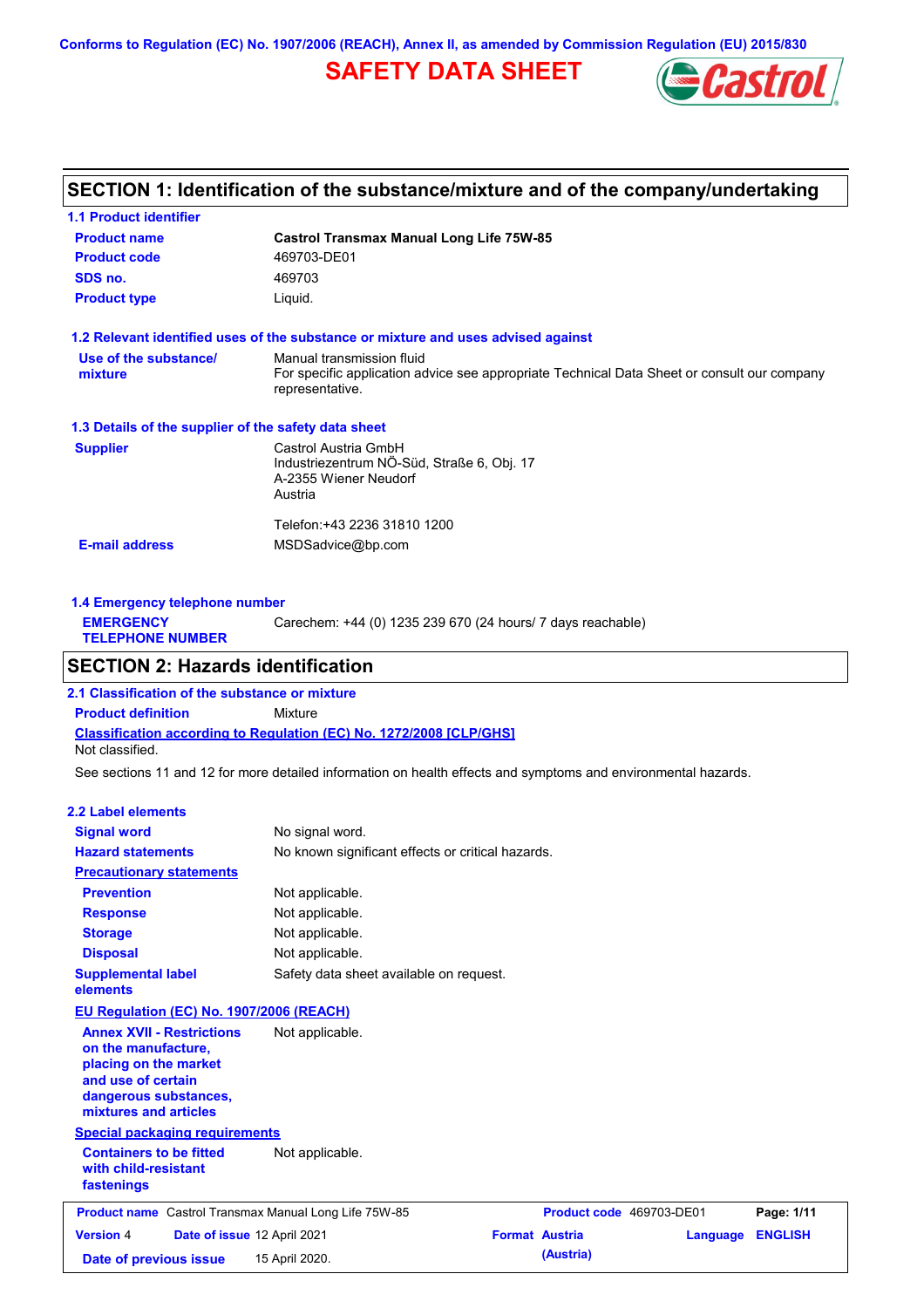### **SECTION 2: Hazards identification**

| <b>Tactile warning of danger</b>                                                                                         | Not applicable.                                                                                               |
|--------------------------------------------------------------------------------------------------------------------------|---------------------------------------------------------------------------------------------------------------|
| 2.3 Other hazards                                                                                                        |                                                                                                               |
| <b>Results of PBT and vPvB</b><br>assessment                                                                             | Product does not meet the criteria for PBT or vPvB according to Regulation (EC) No. 1907/2006.<br>Annex XIII. |
| <b>Product meets the criteria</b><br>for PBT or vPvB according<br>to Regulation (EC) No.<br><b>1907/2006, Annex XIII</b> | This mixture does not contain any substances that are assessed to be a PBT or a vPvB.                         |
| Other hazards which do<br>not result in classification                                                                   | Defatting to the skin.                                                                                        |

# **SECTION 3: Composition/information on ingredients**

# **3.2 Mixtures**

Mixture **Product definition**

Synthetic base stock. Proprietary performance additives.

| <b>Product/ingredient</b><br>name                             | <b>Identifiers</b>                                                                   | $\frac{9}{6}$ | <b>Regulation (EC) No.</b><br>1272/2008 [CLP] | <b>Type</b> |
|---------------------------------------------------------------|--------------------------------------------------------------------------------------|---------------|-----------------------------------------------|-------------|
| $\frac{1}{2}$ -Decene, homopolymer,<br>hydrogenated           | REACH #: 01-2119486452-34<br>$EC: 500-183-1$<br>CAS: 68037-01-4                      | 225 - ≤50     | Asp. Tox. 1, H304                             | $[1]$       |
| Dec-1-ene, trimers, hydrogenated                              | REACH #: 01-2119493949-12 ≥25 - ≤50<br>$EC: 500-393-3$<br>CAS: 157707-86-3           |               | Asp. Tox. 1, H304                             | $[1]$       |
| Dec-1-ene, dimers, hydrogenated                               | REACH #: 01-2119493069-28<br>$EC: 500-228-5$<br>CAS: 68649-11-6                      | ≥10 - ≤25     | Acute Tox. 4, H332<br>Asp. Tox. 1, H304       | $[1]$       |
| Distillates (petroleum), solvent-<br>dewaxed heavy paraffinic | REACH #: 01-2119471299-27<br>EC: 265-169-7<br>CAS: 64742-65-0<br>Index: 649-474-00-6 | ב≥            | Asp. Tox. 1, H304                             | $[1]$       |

**See Section 16 for the full text of the H statements declared above.**

**Type** 

[1] Substance classified with a health or environmental hazard

[2] Substance with a workplace exposure limit

[3] Substance meets the criteria for PBT according to Regulation (EC) No. 1907/2006, Annex XIII

[4] Substance meets the criteria for vPvB according to Regulation (EC) No. 1907/2006, Annex XIII

[5] Substance of equivalent concern

[6] Additional disclosure due to company policy

Occupational exposure limits, if available, are listed in Section 8.

### **SECTION 4: First aid measures**

### **4.1 Description of first aid measures**

| <b>Eye contact</b>                | In case of contact, immediately flush eyes with plenty of water for at least 15 minutes. Eyelids<br>should be held away from the eyeball to ensure thorough rinsing. Check for and remove any<br>contact lenses. Get medical attention.                   |
|-----------------------------------|-----------------------------------------------------------------------------------------------------------------------------------------------------------------------------------------------------------------------------------------------------------|
| <b>Skin contact</b>               | Wash skin thoroughly with soap and water or use recognised skin cleanser. Remove<br>contaminated clothing and shoes. Wash clothing before reuse. Clean shoes thoroughly before<br>reuse. Get medical attention if irritation develops.                    |
| <b>Inhalation</b>                 | <b>F</b> inhaled, remove to fresh air. In case of inhalation of decomposition products in a fire,<br>symptoms may be delayed. The exposed person may need to be kept under medical<br>surveillance for 48 hours. Get medical attention if symptoms occur. |
| <b>Ingestion</b>                  | Do not induce vomiting unless directed to do so by medical personnel. Get medical attention if<br>symptoms occur.                                                                                                                                         |
| <b>Protection of first-aiders</b> | No action shall be taken involving any personal risk or without suitable training.                                                                                                                                                                        |

**4.2 Most important symptoms and effects, both acute and delayed**

See Section 11 for more detailed information on health effects and symptoms. **Potential acute health effects**

|                        | <b>Product name</b> Castrol Transmax Manual Long Life 75W-85 | <b>Product code</b> 469703-DE01 |                  | Page: 2/11 |
|------------------------|--------------------------------------------------------------|---------------------------------|------------------|------------|
| <b>Version 4</b>       | Date of issue 12 April 2021                                  | <b>Format Austria</b>           | Language ENGLISH |            |
| Date of previous issue | 15 April 2020.                                               | (Austria)                       |                  |            |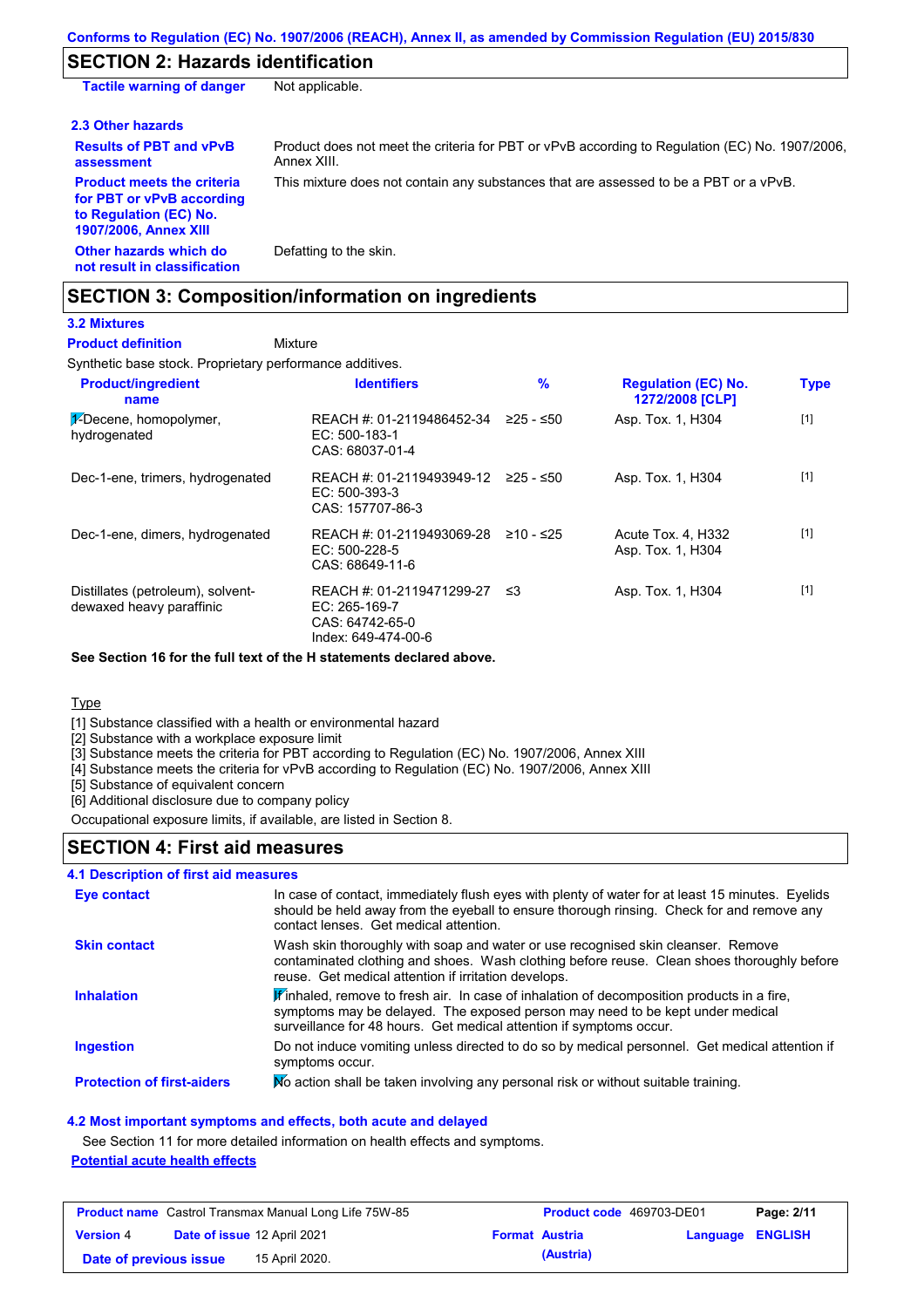# **SECTION 4: First aid measures**

| <b>Inhalation</b>   | Exposure to decomposition products may cause a health hazard. Serious effects may be<br>delayed following exposure. |
|---------------------|---------------------------------------------------------------------------------------------------------------------|
| <b>Ingestion</b>    | No known significant effects or critical hazards.                                                                   |
| <b>Skin contact</b> | Defatting to the skin. May cause skin dryness and irritation.                                                       |
| Eye contact         | No known significant effects or critical hazards.                                                                   |
|                     | Delayed and immediate effects as well as chronic effects from short and long-term exposure                          |
| <b>Inhalation</b>   | Overexposure to the inhalation of airborne droplets or aerosols may cause irritation of the<br>respiratory tract.   |
| <b>Ingestion</b>    | Ingestion of large quantities may cause nausea and diarrhoea.                                                       |
| <b>Skin contact</b> | Prolonged or repeated contact can defat the skin and lead to irritation and/or dermatitis.                          |
| Eye contact         | Potential risk of transient stinging or redness if accidental eye contact occurs.                                   |
|                     |                                                                                                                     |

### **4.3 Indication of any immediate medical attention and special treatment needed**

| Notes to physician | Treatment should in general be symptomatic and directed to relieving any effects.   |
|--------------------|-------------------------------------------------------------------------------------|
|                    | In case of inhalation of decomposition products in a fire, symptoms may be delayed. |
|                    | The exposed person may need to be kept under medical surveillance for 48 hours.     |

# **SECTION 5: Firefighting measures**

| 5.1 Extinguishing media                                                                                                                                    |                                                                                                                                                                                                                                                                                                                                                                   |  |
|------------------------------------------------------------------------------------------------------------------------------------------------------------|-------------------------------------------------------------------------------------------------------------------------------------------------------------------------------------------------------------------------------------------------------------------------------------------------------------------------------------------------------------------|--|
| <b>Suitable extinguishing</b><br>media                                                                                                                     | In case of fire, use foam, dry chemical or carbon dioxide extinguisher or spray.                                                                                                                                                                                                                                                                                  |  |
| <b>Unsuitable extinguishing</b><br>Do not use water jet. The use of a water jet may cause the fire to spread by splashing the<br>burning product.<br>media |                                                                                                                                                                                                                                                                                                                                                                   |  |
| 5.2 Special hazards arising from the substance or mixture                                                                                                  |                                                                                                                                                                                                                                                                                                                                                                   |  |
| <b>Hazards from the</b><br>substance or mixture                                                                                                            | In a fire or if heated, a pressure increase will occur and the container may burst.                                                                                                                                                                                                                                                                               |  |
| <b>Hazardous combustion</b><br>products                                                                                                                    | Combustion products may include the following:<br>carbon oxides (CO, CO <sub>2</sub> ) (carbon monoxide, carbon dioxide)<br>nitrogen oxides (NO, $NQ_2$ etc.)                                                                                                                                                                                                     |  |
| 5.3 Advice for firefighters                                                                                                                                |                                                                                                                                                                                                                                                                                                                                                                   |  |
| <b>Special precautions for</b><br>fire-fighters                                                                                                            | No action shall be taken involving any personal risk or without suitable training. Promptly<br>isolate the scene by removing all persons from the vicinity of the incident if there is a fire.                                                                                                                                                                    |  |
| <b>Special protective</b><br>equipment for fire-fighters                                                                                                   | Fire-fighters should wear appropriate protective equipment and self-contained breathing<br>apparatus (SCBA) with a full face-piece operated in positive pressure mode. Clothing for fire-<br>fighters (including helmets, protective boots and gloves) conforming to European standard EN<br>469 will provide a basic level of protection for chemical incidents. |  |

### **SECTION 6: Accidental release measures**

| 6.1 Personal precautions, protective equipment and emergency procedures |                                            |                                                                                                                                                                                                                                                                                                                                                                                                |          |                |
|-------------------------------------------------------------------------|--------------------------------------------|------------------------------------------------------------------------------------------------------------------------------------------------------------------------------------------------------------------------------------------------------------------------------------------------------------------------------------------------------------------------------------------------|----------|----------------|
| For non-emergency<br>personnel                                          | appropriate personal protective equipment. | No action shall be taken involving any personal risk or without suitable training. Evacuate<br>surrounding areas. Keep unnecessary and unprotected personnel from entering. Do not touch<br>or walk through spilt material. Floors may be slippery; use care to avoid falling. Put on                                                                                                          |          |                |
| For emergency responders                                                | emergency personnel".                      | K specialised clothing is required to deal with the spillage, take note of any information in<br>Section 8 on suitable and unsuitable materials. See also the information in "For non-                                                                                                                                                                                                         |          |                |
| <b>6.2 Environmental</b><br>precautions                                 | waterways, soil or air).                   | Avoid dispersal of spilt material and runoff and contact with soil, waterways, drains and sewers.<br>Inform the relevant authorities if the product has caused environmental pollution (sewers,                                                                                                                                                                                                |          |                |
| 6.3 Methods and material for containment and cleaning up                |                                            |                                                                                                                                                                                                                                                                                                                                                                                                |          |                |
| <b>Small spill</b>                                                      | contractor.                                | Stop leak if without risk. Move containers from spill area. Absorb with an inert material and<br>place in an appropriate waste disposal container. Dispose of via a licensed waste disposal                                                                                                                                                                                                    |          |                |
| Large spill                                                             |                                            | Stop leak if without risk. Move containers from spill area. Prevent entry into sewers, water<br>courses, basements or confined areas. Contain and collect spillage with non-combustible,<br>absorbent material e.g. sand, earth, vermiculite or diatomaceous earth and place in container<br>for disposal according to local regulations. Dispose of via a licensed waste disposal contractor. |          |                |
| <b>Product name</b> Castrol Transmax Manual Long Life 75W-85            |                                            | Product code 469703-DE01                                                                                                                                                                                                                                                                                                                                                                       |          | Page: 3/11     |
| <b>Version 4</b><br>Date of issue 12 April 2021                         |                                            | <b>Format Austria</b>                                                                                                                                                                                                                                                                                                                                                                          | Language | <b>ENGLISH</b> |

**Date of previous issue (Austria)** 15 April 2020.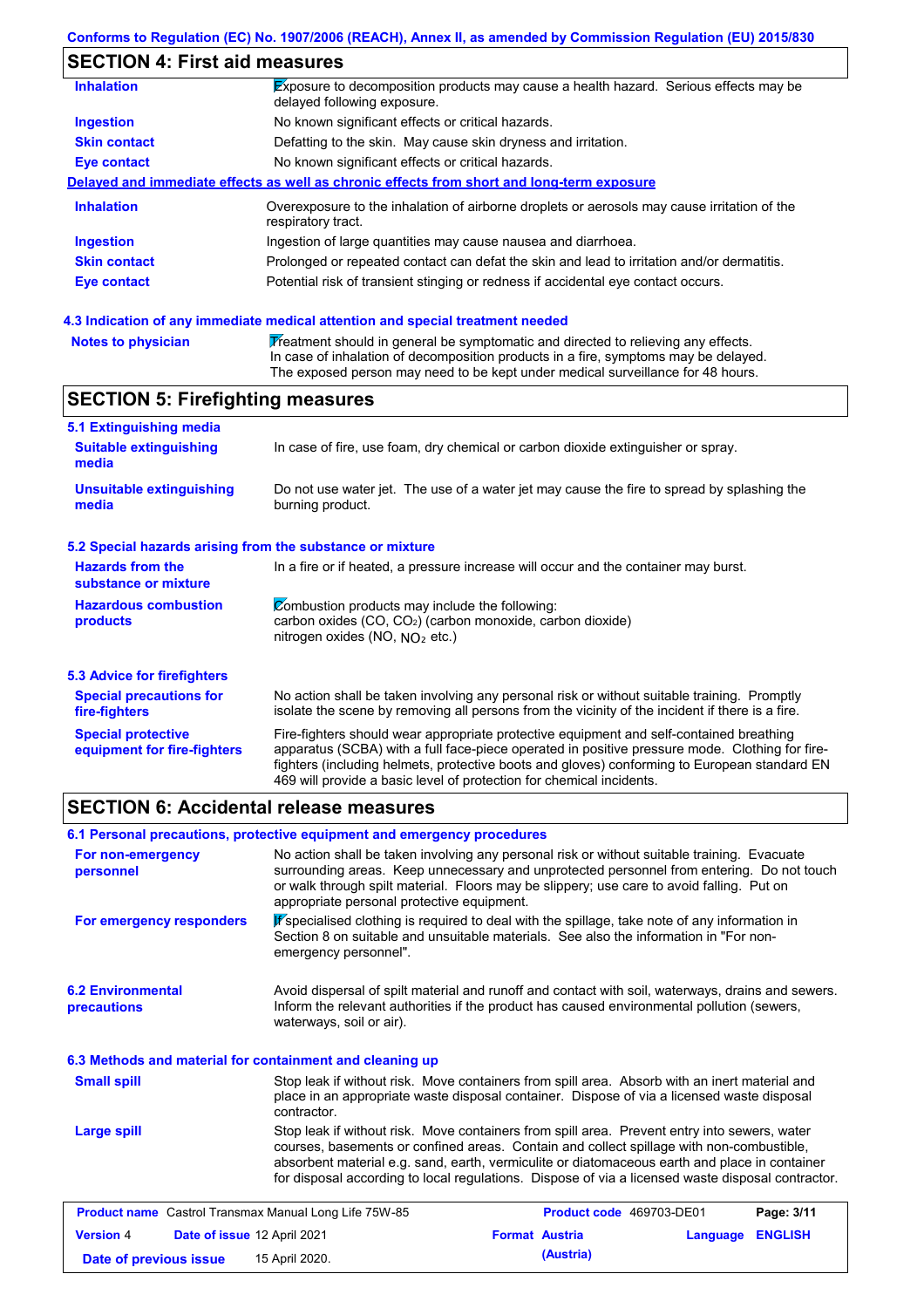### **SECTION 6: Accidental release measures**

| 6.4 Reference to other<br><b>sections</b> | See Section 1 for emergency contact information.<br>See Section 5 for firefighting measures.<br>See Section 8 for information on appropriate personal protective equipment.<br>See Section 12 for environmental precautions. |
|-------------------------------------------|------------------------------------------------------------------------------------------------------------------------------------------------------------------------------------------------------------------------------|
|                                           | See Section 13 for additional waste treatment information.                                                                                                                                                                   |

### **SECTION 7: Handling and storage**

#### **7.1 Precautions for safe handling**

| <b>Protective measures</b>                                                           | Put on appropriate personal protective equipment.                                                                                                                                                                                                                                                                                                                                                                                                                                       |
|--------------------------------------------------------------------------------------|-----------------------------------------------------------------------------------------------------------------------------------------------------------------------------------------------------------------------------------------------------------------------------------------------------------------------------------------------------------------------------------------------------------------------------------------------------------------------------------------|
| <b>Advice on general</b><br>occupational hygiene                                     | Eating, drinking and smoking should be prohibited in areas where this material is handled.<br>stored and processed. Wash thoroughly after handling. Remove contaminated clothing and<br>protective equipment before entering eating areas. See also Section 8 for additional<br>information on hygiene measures.                                                                                                                                                                        |
| <b>7.2 Conditions for safe</b><br>storage, including any<br><i>incompatibilities</i> | Store in accordance with local requiations. Store in a dry, cool and well-ventilated area, away<br>from incompatible materials (see Section 10). Keep away from heat and direct sunlight. Keep<br>container tightly closed and sealed until ready for use. Containers that have been opened must<br>be carefully resealed and kept upright to prevent leakage. Store and use only in equipment<br>containers designed for use with this product. Do not store in unlabelled containers. |
| <b>Not suitable</b>                                                                  | Prolonged exposure to elevated temperature.                                                                                                                                                                                                                                                                                                                                                                                                                                             |
| 7.3 Specific end use(s)                                                              |                                                                                                                                                                                                                                                                                                                                                                                                                                                                                         |

**Recommendations**

See section 1.2 and Exposure scenarios in annex, if applicable.

### **SECTION 8: Exposure controls/personal protection**

### **8.1 Control parameters**

#### **Occupational exposure limits**

Whilst specific OELs for certain components may be shown in this section, other components may be present in any mist, vapour or dust produced. Therefore, the specific OELs may not be applicable to the product as a whole and are provided for guidance only.

**Recommended monitoring procedures** If this product contains ingredients with exposure limits, personal, workplace atmosphere or biological monitoring may be required to determine the effectiveness of the ventilation or other control measures and/or the necessity to use respiratory protective equipment. Reference should be made to monitoring standards, such as the following: European Standard EN 689 (Workplace atmospheres - Guidance for the assessment of exposure by inhalation to chemical agents for comparison with limit values and measurement strategy) European Standard EN 14042 (Workplace atmospheres - Guide for the application and use of procedures for the assessment of exposure to chemical and biological agents) European Standard EN 482 (Workplace atmospheres - General requirements for the performance of procedures for the measurement of chemical agents) Reference to national guidance documents for methods for the determination of hazardous substances will also be required.

#### **Derived No Effect Level**

No DNELs/DMELs available.

#### **Predicted No Effect Concentration**

No PNECs available

#### **8.2 Exposure controls**

| <b>Appropriate engineering</b><br>controls            | Provide exhaust ventilation or other engineering controls to keep the relevant airborne<br>concentrations below their respective occupational exposure limits.<br>All activities involving chemicals should be assessed for their risks to health, to ensure<br>exposures are adequately controlled. Personal protective equipment should only be considered<br>after other forms of control measures (e.g. engineering controls) have been suitably evaluated.<br>Personal protective equipment should conform to appropriate standards, be suitable for use, be<br>kept in good condition and properly maintained.<br>Your supplier of personal protective equipment should be consulted for advice on selection and<br>appropriate standards. For further information contact your national organisation for standards.<br>The final choice of protective equipment will depend upon a risk assessment. It is important to<br>ensure that all items of personal protective equipment are compatible. |  |                          |          |                |
|-------------------------------------------------------|---------------------------------------------------------------------------------------------------------------------------------------------------------------------------------------------------------------------------------------------------------------------------------------------------------------------------------------------------------------------------------------------------------------------------------------------------------------------------------------------------------------------------------------------------------------------------------------------------------------------------------------------------------------------------------------------------------------------------------------------------------------------------------------------------------------------------------------------------------------------------------------------------------------------------------------------------------------------------------------------------------|--|--------------------------|----------|----------------|
| Individual protection measures                        |                                                                                                                                                                                                                                                                                                                                                                                                                                                                                                                                                                                                                                                                                                                                                                                                                                                                                                                                                                                                         |  |                          |          |                |
| <b>Hygiene measures</b>                               | Wash hands, forearms and face thoroughly after handling chemical products, before eating,<br>smoking and using the lavatory and at the end of the working period. Ensure that eyewash<br>stations and safety showers are close to the workstation location.                                                                                                                                                                                                                                                                                                                                                                                                                                                                                                                                                                                                                                                                                                                                             |  |                          |          |                |
| <b>Respiratory protection</b>                         |                                                                                                                                                                                                                                                                                                                                                                                                                                                                                                                                                                                                                                                                                                                                                                                                                                                                                                                                                                                                         |  |                          |          |                |
| Product name Castrol Transmax Manual Long Life 75W-85 |                                                                                                                                                                                                                                                                                                                                                                                                                                                                                                                                                                                                                                                                                                                                                                                                                                                                                                                                                                                                         |  | Product code 469703-DE01 |          | Page: 4/11     |
| <b>Version 4</b><br>Date of issue 12 April 2021       |                                                                                                                                                                                                                                                                                                                                                                                                                                                                                                                                                                                                                                                                                                                                                                                                                                                                                                                                                                                                         |  | <b>Format Austria</b>    | Language | <b>ENGLISH</b> |
| Date of previous issue                                | 15 April 2020.                                                                                                                                                                                                                                                                                                                                                                                                                                                                                                                                                                                                                                                                                                                                                                                                                                                                                                                                                                                          |  | (Austria)                |          |                |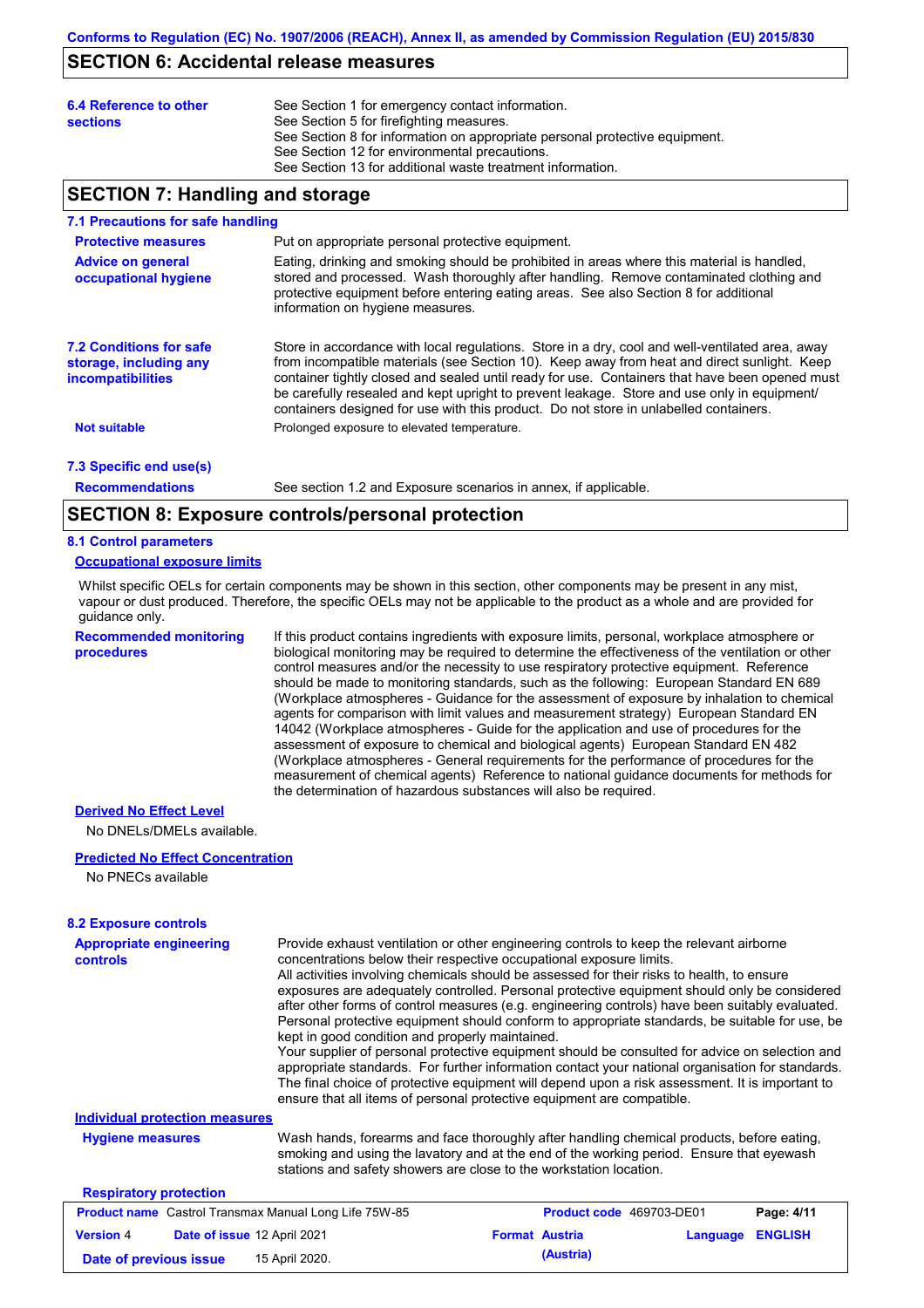# **SECTION 8: Exposure controls/personal protection**

|                            | In case of insufficient ventilation, wear suitable respiratory equipment.<br>The correct choice of respiratory protection depends upon the chemicals being handled, the<br>conditions of work and use, and the condition of the respiratory equipment. Safety procedures<br>should be developed for each intended application. Respiratory protection equipment should<br>therefore be chosen in consultation with the supplier/manufacturer and with a full assessment<br>of the working conditions.                                                                                                                                             |
|----------------------------|---------------------------------------------------------------------------------------------------------------------------------------------------------------------------------------------------------------------------------------------------------------------------------------------------------------------------------------------------------------------------------------------------------------------------------------------------------------------------------------------------------------------------------------------------------------------------------------------------------------------------------------------------|
| <b>Eye/face protection</b> | Safety glasses with side shields.                                                                                                                                                                                                                                                                                                                                                                                                                                                                                                                                                                                                                 |
| <b>Skin protection</b>     |                                                                                                                                                                                                                                                                                                                                                                                                                                                                                                                                                                                                                                                   |
| <b>Hand protection</b>     | <b>General Information:</b>                                                                                                                                                                                                                                                                                                                                                                                                                                                                                                                                                                                                                       |
|                            | Because specific work environments and material handling practices vary, safety procedures<br>should be developed for each intended application. The correct choice of protective gloves<br>depends upon the chemicals being handled, and the conditions of work and use. Most gloves<br>provide protection for only a limited time before they must be discarded and replaced (even the<br>best chemically resistant gloves will break down after repeated chemical exposures).                                                                                                                                                                  |
|                            | Gloves should be chosen in consultation with the supplier / manufacturer and taking account of<br>a full assessment of the working conditions.                                                                                                                                                                                                                                                                                                                                                                                                                                                                                                    |
|                            | Recommended: Nitrile gloves.<br><b>Breakthrough time:</b>                                                                                                                                                                                                                                                                                                                                                                                                                                                                                                                                                                                         |
|                            | Breakthrough time data are generated by glove manufacturers under laboratory test conditions<br>and represent how long a glove can be expected to provide effective permeation resistance. It<br>is important when following breakthrough time recommendations that actual workplace<br>conditions are taken into account. Always consult with your glove supplier for up-to-date<br>technical information on breakthrough times for the recommended glove type.<br>Our recommendations on the selection of gloves are as follows:                                                                                                                |
|                            | Continuous contact:                                                                                                                                                                                                                                                                                                                                                                                                                                                                                                                                                                                                                               |
|                            | Gloves with a minimum breakthrough time of 240 minutes, or >480 minutes if suitable gloves<br>can be obtained.                                                                                                                                                                                                                                                                                                                                                                                                                                                                                                                                    |
|                            | If suitable gloves are not available to offer that level of protection, gloves with shorter<br>breakthrough times may be acceptable as long as appropriate glove maintenance and<br>replacement regimes are determined and adhered to.                                                                                                                                                                                                                                                                                                                                                                                                            |
|                            | Short-term / splash protection:                                                                                                                                                                                                                                                                                                                                                                                                                                                                                                                                                                                                                   |
|                            | Recommended breakthrough times as above.<br>It is recognised that for short-term, transient exposures, gloves with shorter breakthrough times<br>may commonly be used. Therefore, appropriate maintenance and replacement regimes must<br>be determined and rigorously followed.                                                                                                                                                                                                                                                                                                                                                                  |
|                            | <b>Glove Thickness:</b>                                                                                                                                                                                                                                                                                                                                                                                                                                                                                                                                                                                                                           |
|                            | For general applications, we recommend gloves with a thickness typically greater than 0.35 mm.                                                                                                                                                                                                                                                                                                                                                                                                                                                                                                                                                    |
|                            | It should be emphasised that glove thickness is not necessarily a good predictor of glove<br>resistance to a specific chemical, as the permeation efficiency of the glove will be dependent<br>on the exact composition of the glove material. Therefore, glove selection should also be based<br>on consideration of the task requirements and knowledge of breakthrough times.<br>Glove thickness may also vary depending on the glove manufacturer, the glove type and the<br>glove model. Therefore, the manufacturers' technical data should always be taken into account<br>to ensure selection of the most appropriate glove for the task. |
|                            | Note: Depending on the activity being conducted, gloves of varying thickness may be required<br>for specific tasks. For example:                                                                                                                                                                                                                                                                                                                                                                                                                                                                                                                  |
|                            | • Thinner gloves (down to 0.1 mm or less) may be required where a high degree of manual<br>dexterity is needed. However, these gloves are only likely to give short duration protection and<br>would normally be just for single use applications, then disposed of.                                                                                                                                                                                                                                                                                                                                                                              |
|                            | • Thicker gloves (up to 3 mm or more) may be required where there is a mechanical (as well<br>as a chemical) risk i.e. where there is abrasion or puncture potential.                                                                                                                                                                                                                                                                                                                                                                                                                                                                             |

| <b>Product name</b> Castrol Transmax Manual Long Life 75W-85 |  |                             | <b>Product code</b> 469703-DE01 | Page: 5/11            |                         |  |
|--------------------------------------------------------------|--|-----------------------------|---------------------------------|-----------------------|-------------------------|--|
| <b>Version 4</b>                                             |  | Date of issue 12 April 2021 |                                 | <b>Format Austria</b> | <b>Language ENGLISH</b> |  |
| Date of previous issue                                       |  | 15 April 2020.              |                                 | (Austria)             |                         |  |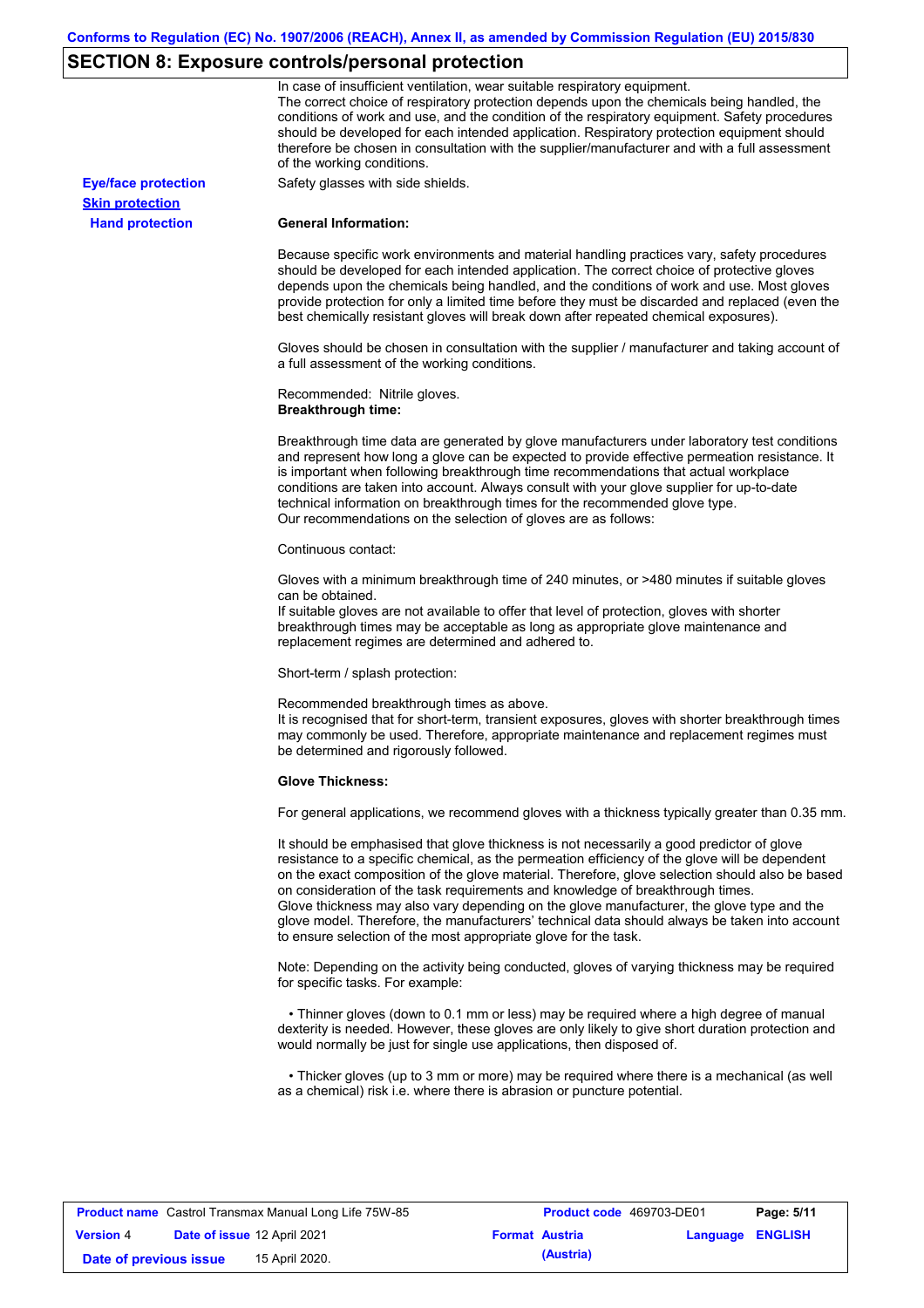# **SECTION 8: Exposure controls/personal protection**

| <b>Skin and body</b>                             | Use of protective clothing is good industrial practice.<br>Personal protective equipment for the body should be selected based on the task being<br>performed and the risks involved and should be approved by a specialist before handling this<br>product.<br>Cotton or polyester/cotton overalls will only provide protection against light superficial<br>contamination that will not soak through to the skin. Overalls should be laundered on a regular<br>basis. When the risk of skin exposure is high (e.g. when cleaning up spillages or if there is a<br>risk of splashing) then chemical resistant aprons and/or impervious chemical suits and boots<br>will be required. |
|--------------------------------------------------|---------------------------------------------------------------------------------------------------------------------------------------------------------------------------------------------------------------------------------------------------------------------------------------------------------------------------------------------------------------------------------------------------------------------------------------------------------------------------------------------------------------------------------------------------------------------------------------------------------------------------------------------------------------------------------------|
| <b>Refer to standards:</b>                       | Respiratory protection: EN 529<br>Gloves: EN 420, EN 374<br>Eye protection: EN 166<br>Filtering half-mask: EN 149<br>Filtering half-mask with valve: EN 405<br>Half-mask: EN 140 plus filter<br>Full-face mask: EN 136 plus filter<br>Particulate filters: EN 143<br>Gas/combined filters: EN 14387                                                                                                                                                                                                                                                                                                                                                                                   |
| <b>Environmental exposure</b><br><b>controls</b> | Emissions from ventilation or work process equipment should be checked to ensure they<br>comply with the requirements of environmental protection legislation. In some cases, fume<br>scrubbers, filters or engineering modifications to the process equipment will be necessary to<br>reduce emissions to acceptable levels.                                                                                                                                                                                                                                                                                                                                                         |

# **SECTION 9: Physical and chemical properties**

### **9.1 Information on basic physical and chemical properties**

| <b>Appearance</b>                                      |                                                                                                                                       |
|--------------------------------------------------------|---------------------------------------------------------------------------------------------------------------------------------------|
| <b>Physical state</b>                                  | Liquid.                                                                                                                               |
| <b>Colour</b>                                          | Brown.                                                                                                                                |
| <b>Odour</b>                                           | Not available.                                                                                                                        |
| <b>Odour threshold</b>                                 | Not available.                                                                                                                        |
| pH                                                     | Not applicable.                                                                                                                       |
| <b>Melting point/freezing point</b>                    | Not available.                                                                                                                        |
| Initial boiling point and boiling<br>range             | Not available.                                                                                                                        |
| <b>Pour point</b>                                      | $-60 °C$                                                                                                                              |
| <b>Flash point</b>                                     | Open cup: >200°C (>392°F) [Cleveland.]                                                                                                |
| <b>Evaporation rate</b>                                | Not available.                                                                                                                        |
| <b>Flammability (solid, gas)</b>                       | Not available.                                                                                                                        |
| <b>Upper/lower flammability or</b><br>explosive limits | Not available.                                                                                                                        |
| <b>Vapour pressure</b>                                 | Not available.                                                                                                                        |
| <b>Vapour density</b>                                  | Not available.                                                                                                                        |
| <b>Relative density</b>                                | Not available.                                                                                                                        |
| <b>Density</b>                                         | <1000 kg/m <sup>3</sup> (<1 g/cm <sup>3</sup> ) at 15 <sup>°</sup> C                                                                  |
| <b>Solubility(ies)</b>                                 | insoluble in water.                                                                                                                   |
| <b>Partition coefficient: n-octanol/</b><br>water      | >3                                                                                                                                    |
| <b>Auto-ignition temperature</b>                       | Not available.                                                                                                                        |
| <b>Decomposition temperature</b>                       | Not available.                                                                                                                        |
| <b>Viscosity</b>                                       | Kinematic: 64.6 mm <sup>2</sup> /s (64.6 cSt) at $40^{\circ}$ C<br>Kinematic: 11.5 to 12 mm <sup>2</sup> /s (11.5 to 12 cSt) at 100°C |
| <b>Explosive properties</b>                            | Not available.                                                                                                                        |
| <b>Oxidising properties</b>                            | Not available.                                                                                                                        |

#### **9.2 Other information**

No additional information.

| <b>Product name</b> Castrol Transmax Manual Long Life 75W-85 |  |                             | <b>Product code</b> 469703-DE01 |                       | Page: 6/11              |  |
|--------------------------------------------------------------|--|-----------------------------|---------------------------------|-----------------------|-------------------------|--|
| <b>Version 4</b>                                             |  | Date of issue 12 April 2021 |                                 | <b>Format Austria</b> | <b>Language ENGLISH</b> |  |
| Date of previous issue                                       |  | 15 April 2020.              |                                 | (Austria)             |                         |  |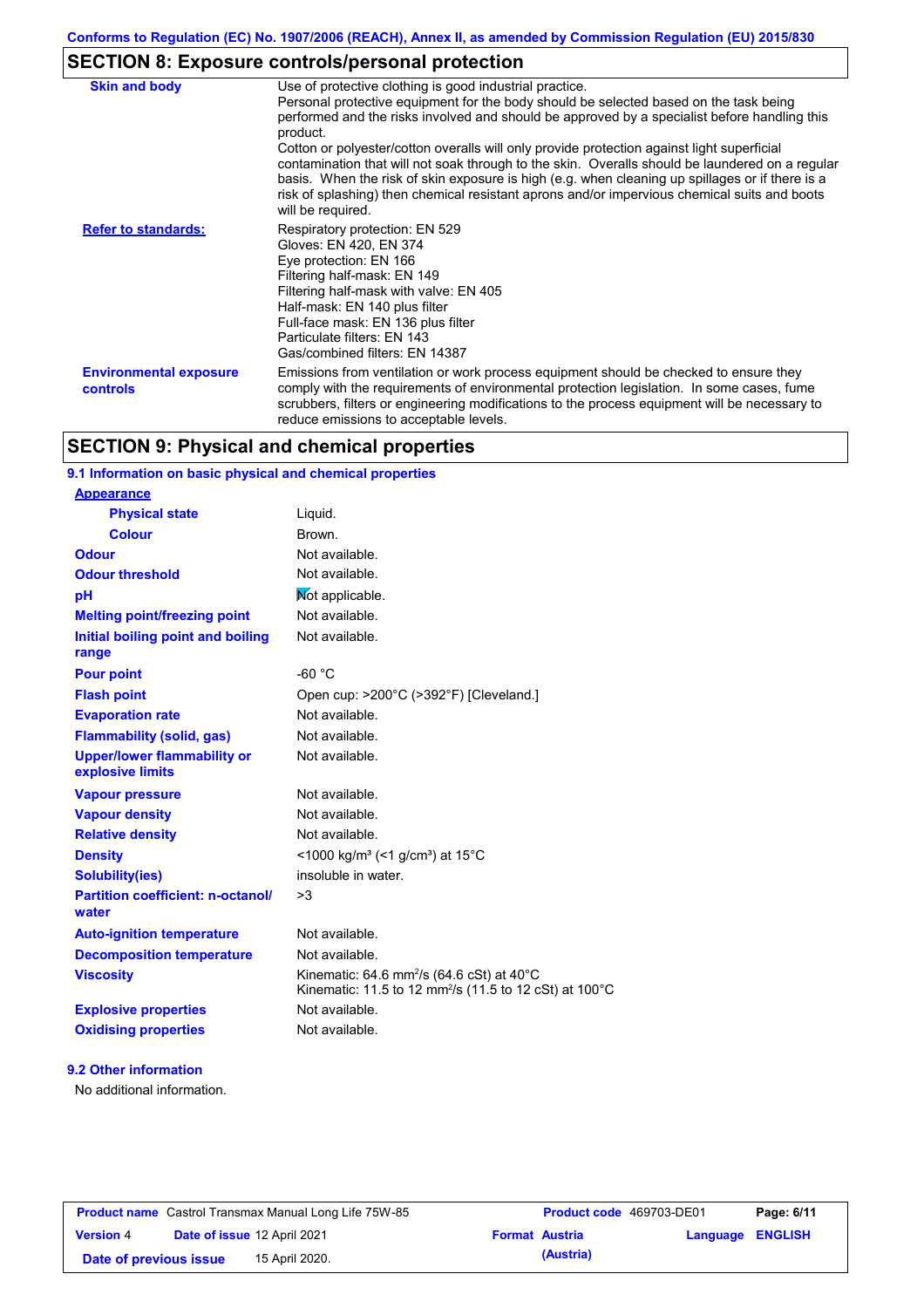|                                                   | <b>SECTION 10: Stability and reactivity</b>                                                                                                                             |  |  |  |
|---------------------------------------------------|-------------------------------------------------------------------------------------------------------------------------------------------------------------------------|--|--|--|
| <b>10.1 Reactivity</b>                            | No specific test data available for this product. Refer to Conditions to avoid and Incompatible<br>materials for additional information.                                |  |  |  |
| <b>10.2 Chemical stability</b>                    | The product is stable.                                                                                                                                                  |  |  |  |
| <b>10.3 Possibility of</b><br>hazardous reactions | Under normal conditions of storage and use, hazardous reactions will not occur.<br>Under normal conditions of storage and use, hazardous polymerisation will not occur. |  |  |  |
| <b>10.4 Conditions to avoid</b>                   | Avoid all possible sources of ignition (spark or flame).                                                                                                                |  |  |  |
| 10.5 Incompatible materials                       | Reactive or incompatible with the following materials: oxidising materials.                                                                                             |  |  |  |
| <b>10.6 Hazardous</b><br>decomposition products   | Under normal conditions of storage and use, hazardous decomposition products should not be<br>produced.                                                                 |  |  |  |
|                                                   |                                                                                                                                                                         |  |  |  |

# **SECTION 11: Toxicological information**

### **11.1 Information on toxicological effects**

#### **Acute toxicity estimates**

| <b>Product/ingredient name</b>                                     | Oral (mg/<br>kg) | <b>Dermal</b><br>(mg/kg) | <b>Inhalation</b><br>(gases)<br>(ppm) | <b>Inhalation Inhalation</b><br>(vapours)<br>(mg/l) | <b>(dusts)</b><br>and mists)<br>(mg/l) |
|--------------------------------------------------------------------|------------------|--------------------------|---------------------------------------|-----------------------------------------------------|----------------------------------------|
| <b>Zastrol Transmax Manual Long Life 75W-85</b><br>(Neuhof) Parent | N/A              | N/A                      | N/A                                   | N/A                                                 | 15.1                                   |
| Dec-1-ene, dimers, hydrogenated                                    | N/A              | N/A                      | N/A                                   | N/A                                                 | 1.5                                    |

Routes of entry anticipated: Dermal, Inhalation. **Information on likely routes of exposure**

| <b>Potential acute health effects</b>   |                                                                                                                             |  |  |  |
|-----------------------------------------|-----------------------------------------------------------------------------------------------------------------------------|--|--|--|
| <b>Inhalation</b>                       | Exposure to decomposition products may cause a health hazard. Serious effects may be<br>delayed following exposure.         |  |  |  |
| <b>Ingestion</b>                        | No known significant effects or critical hazards.                                                                           |  |  |  |
| <b>Skin contact</b>                     | Defatting to the skin. May cause skin dryness and irritation.                                                               |  |  |  |
| <b>Eye contact</b>                      | No known significant effects or critical hazards.                                                                           |  |  |  |
|                                         | Symptoms related to the physical, chemical and toxicological characteristics                                                |  |  |  |
| <b>Inhalation</b>                       | May be harmful by inhalation if exposure to vapour, mists or fumes resulting from thermal<br>decomposition products occurs. |  |  |  |
| <b>Ingestion</b>                        | No specific data.                                                                                                           |  |  |  |
| <b>Skin contact</b>                     | Adverse symptoms may include the following:<br>irritation<br>dryness<br>cracking                                            |  |  |  |
| <b>Eye contact</b>                      | No specific data.                                                                                                           |  |  |  |
|                                         | Delayed and immediate effects as well as chronic effects from short and long-term exposure                                  |  |  |  |
| <b>Inhalation</b>                       | Overexposure to the inhalation of airborne droplets or aerosols may cause irritation of the<br>respiratory tract.           |  |  |  |
| <b>Ingestion</b>                        | Ingestion of large quantities may cause nausea and diarrhoea.                                                               |  |  |  |
| <b>Skin contact</b>                     | Prolonged or repeated contact can defat the skin and lead to irritation and/or dermatitis.                                  |  |  |  |
| <b>Eye contact</b>                      | Potential risk of transient stinging or redness if accidental eye contact occurs.                                           |  |  |  |
| <b>Potential chronic health effects</b> |                                                                                                                             |  |  |  |
| <b>General</b>                          | No known significant effects or critical hazards.                                                                           |  |  |  |
| <b>Carcinogenicity</b>                  | No known significant effects or critical hazards.                                                                           |  |  |  |
| <b>Mutagenicity</b>                     | No known significant effects or critical hazards.                                                                           |  |  |  |
| <b>Developmental effects</b>            | No known significant effects or critical hazards.                                                                           |  |  |  |
| <b>Fertility effects</b>                | No known significant effects or critical hazards.                                                                           |  |  |  |

| <b>Product name</b> Castrol Transmax Manual Long Life 75W-85 |  |                             | <b>Product code</b> 469703-DE01 | Page: 7/11            |                         |  |
|--------------------------------------------------------------|--|-----------------------------|---------------------------------|-----------------------|-------------------------|--|
| <b>Version 4</b>                                             |  | Date of issue 12 April 2021 |                                 | <b>Format Austria</b> | <b>Language ENGLISH</b> |  |
| Date of previous issue                                       |  | 15 April 2020.              |                                 | (Austria)             |                         |  |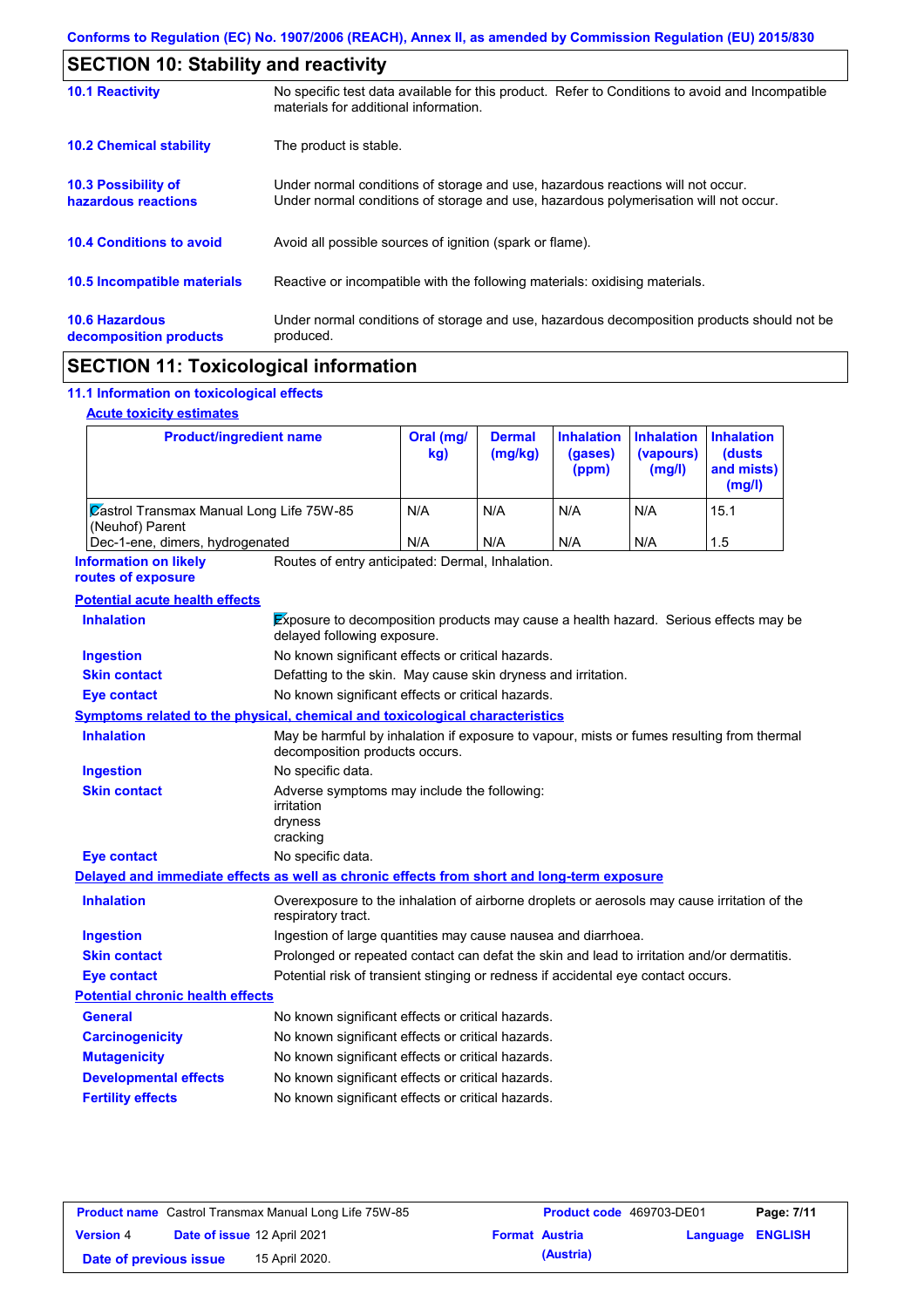### **SECTION 12: Ecological information**

### **12.1 Toxicity**

**Environmental hazards** Not classified as dangerous

#### **12.2 Persistence and degradability**

Not expected to be rapidly degradable.

#### **12.3 Bioaccumulative potential**

This product is not expected to bioaccumulate through food chains in the environment.

| <b>12.4 Mobility in soil</b>                                  |                                                                      |
|---------------------------------------------------------------|----------------------------------------------------------------------|
| <b>Soil/water partition</b><br>coefficient (K <sub>oc</sub> ) | Not available.                                                       |
| <b>Mobility</b>                                               | Spillages may penetrate the soil causing ground water contamination. |

#### **12.5 Results of PBT and vPvB assessment**

Product does not meet the criteria for PBT or vPvB according to Regulation (EC) No. 1907/2006, Annex XIII.

#### **12.6 Other adverse effects**

| <b>Other ecological information</b> | Spills may form a film on water surfaces causing physical damage to organisms. Oxygen |
|-------------------------------------|---------------------------------------------------------------------------------------|
|                                     | transfer could also be impaired.                                                      |

### **SECTION 13: Disposal considerations**

#### **13.1 Waste treatment methods**

#### **Product**

**Methods of disposal**

Where possible, arrange for product to be recycled. Dispose of via an authorised person/ licensed waste disposal contractor in accordance with local regulations.

### **Hazardous waste** Yes.

#### **European waste catalogue (EWC)**

| <b>Waste code</b> | <b>Waste designation</b>                |
|-------------------|-----------------------------------------|
| $130208*$         | other engine, gear and lubricating oils |

However, deviation from the intended use and/or the presence of any potential contaminants may require an alternative waste disposal code to be assigned by the end user.

#### **Packaging**

| <b>Methods of disposal</b> | Where possible, arrange for product to be recycled. Dispose of via an authorised person/<br>licensed waste disposal contractor in accordance with local regulations.                                                                                        |
|----------------------------|-------------------------------------------------------------------------------------------------------------------------------------------------------------------------------------------------------------------------------------------------------------|
| <b>Special precautions</b> | $\overline{\text{This}}$ material and its container must be disposed of in a safe way. Empty containers or liners<br>may retain some product residues. Avoid dispersal of spilt material and runoff and contact with<br>soil, waterways, drains and sewers. |
| <b>References</b>          | Commission 2014/955/EU<br>Directive 2008/98/EC                                                                                                                                                                                                              |

# **SECTION 14: Transport information**

|                                            | <b>ADR/RID</b>                                        | <b>ADN</b>     | <b>IMDG</b>                        | <b>IATA</b>                       |
|--------------------------------------------|-------------------------------------------------------|----------------|------------------------------------|-----------------------------------|
| 14.1 UN number                             | Not regulated.                                        | Not regulated. | Not regulated.                     | Not regulated.                    |
| 14.2 UN proper<br>shipping name            |                                                       | L.             |                                    |                                   |
| <b>14.3 Transport</b><br>hazard class(es)  |                                                       |                |                                    |                                   |
| <b>14.4 Packing</b><br>group               |                                                       |                |                                    |                                   |
| 14.5<br><b>Environmental</b><br>hazards    | No.                                                   | No.            | No.                                | No.                               |
|                                            | Product name Castrol Transmax Manual Long Life 75W-85 |                | Product code 469703-DE01           | Page: 8/11                        |
| <b>Version 4</b><br>Date of previous issue | Date of issue 12 April 2021<br>15 April 2020.         |                | <b>Format Austria</b><br>(Austria) | <b>ENGLISH</b><br><b>Language</b> |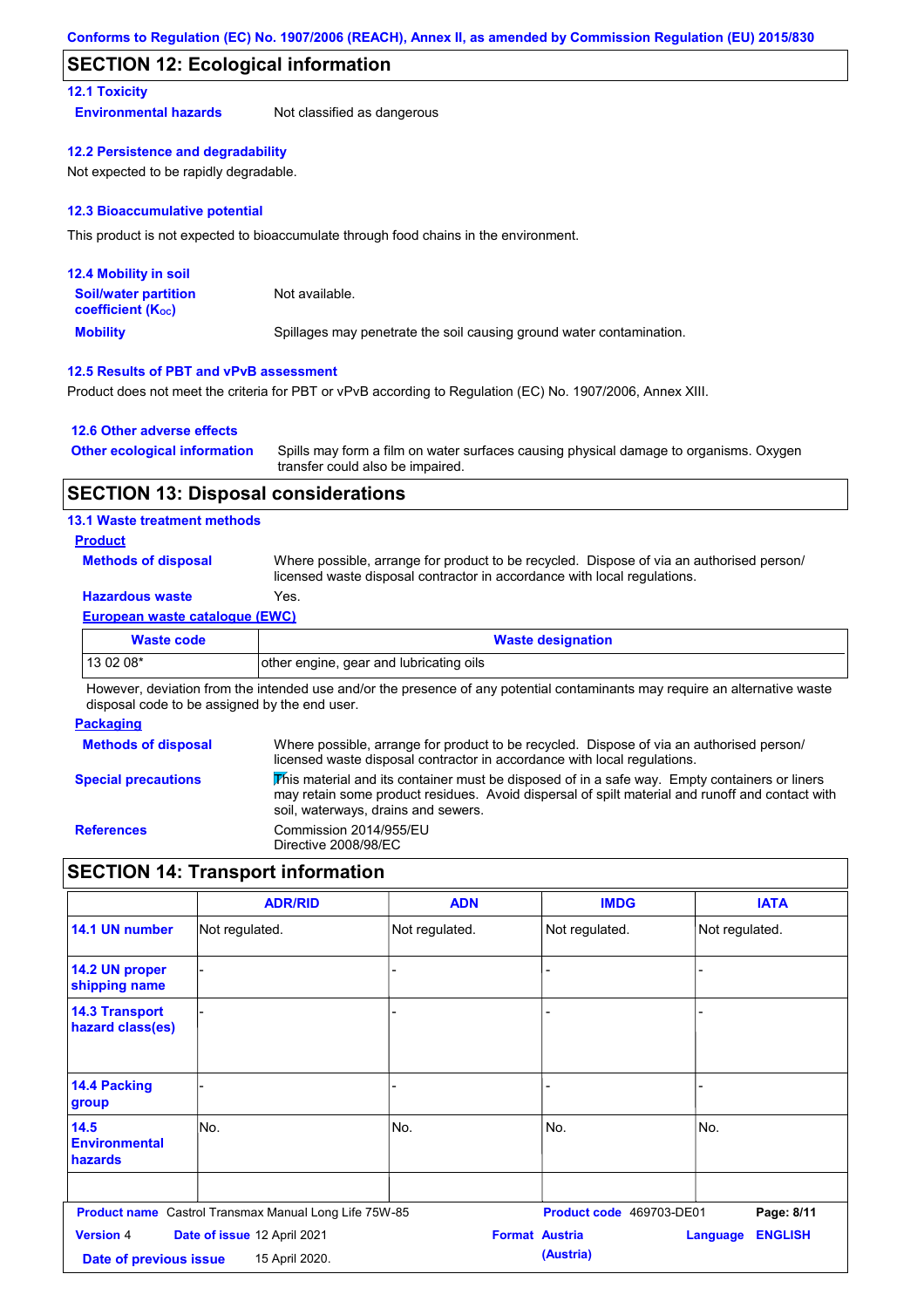| <b>SECTION 14: Transport information</b>                                                            |                                       |                                        |                                                                                              |  |
|-----------------------------------------------------------------------------------------------------|---------------------------------------|----------------------------------------|----------------------------------------------------------------------------------------------|--|
| <b>Additional</b>                                                                                   |                                       |                                        |                                                                                              |  |
| information                                                                                         |                                       |                                        |                                                                                              |  |
| <b>14.6 Special precautions for</b><br>user                                                         | Not available.                        |                                        |                                                                                              |  |
| <b>14.7 Transport in bulk</b><br>according to IMO<br><b>instruments</b>                             | Not available.                        |                                        |                                                                                              |  |
| <b>SECTION 15: Regulatory information</b>                                                           |                                       |                                        |                                                                                              |  |
| 15.1 Safety, health and environmental regulations/legislation specific for the substance or mixture |                                       |                                        |                                                                                              |  |
| EU Regulation (EC) No. 1907/2006 (REACH)                                                            |                                       |                                        |                                                                                              |  |
| <b>Annex XIV - List of substances subject to authorisation</b>                                      |                                       |                                        |                                                                                              |  |
| <b>Annex XIV</b>                                                                                    |                                       |                                        |                                                                                              |  |
| None of the components are listed.                                                                  |                                       |                                        |                                                                                              |  |
| <b>Substances of very high concern</b>                                                              |                                       |                                        |                                                                                              |  |
| None of the components are listed.                                                                  |                                       |                                        |                                                                                              |  |
| EU Regulation (EC) No. 1907/2006 (REACH)                                                            |                                       |                                        |                                                                                              |  |
| <b>Annex XVII - Restrictions</b><br>on the manufacture.                                             | Not applicable.                       |                                        |                                                                                              |  |
| placing on the market                                                                               |                                       |                                        |                                                                                              |  |
| and use of certain                                                                                  |                                       |                                        |                                                                                              |  |
| dangerous substances,<br>mixtures and articles                                                      |                                       |                                        |                                                                                              |  |
| <b>Other regulations</b>                                                                            |                                       |                                        |                                                                                              |  |
| <b>REACH Status</b>                                                                                 | current requirements of REACH.        |                                        | The company, as identified in Section 1, sells this product in the EU in compliance with the |  |
| <b>United States inventory</b><br>(TSCA 8b)                                                         |                                       | All components are active or exempted. |                                                                                              |  |
| <b>Australia inventory (AICS)</b>                                                                   |                                       | All components are listed or exempted. |                                                                                              |  |
| <b>Canada inventory</b>                                                                             |                                       | All components are listed or exempted. |                                                                                              |  |
| <b>China inventory (IECSC)</b>                                                                      |                                       | All components are listed or exempted. |                                                                                              |  |
| <b>Japan inventory (ENCS)</b>                                                                       | At least one component is not listed. |                                        |                                                                                              |  |
| <b>Korea inventory (KECI)</b>                                                                       |                                       | All components are listed or exempted. |                                                                                              |  |
| <b>Philippines inventory</b><br>(PICCS)                                                             |                                       | All components are listed or exempted. |                                                                                              |  |
| <b>Taiwan Chemical</b><br><b>Substances Inventory</b><br>(TCSI)                                     |                                       | All components are listed or exempted. |                                                                                              |  |
| Ozone depleting substances (1005/2009/EU)<br>Not listed.                                            |                                       |                                        |                                                                                              |  |
| Prior Informed Consent (PIC) (649/2012/EU)<br>Not listed.                                           |                                       |                                        |                                                                                              |  |
| <b>EU - Water framework directive - Priority substances</b>                                         |                                       |                                        |                                                                                              |  |
| None of the components are listed.                                                                  |                                       |                                        |                                                                                              |  |
| <b>Seveso Directive</b>                                                                             |                                       |                                        |                                                                                              |  |
| This product is not controlled under the Seveso Directive.                                          |                                       |                                        |                                                                                              |  |
| <b>National requlations</b><br><b>Limitation of the use of</b>                                      | Permitted.                            |                                        |                                                                                              |  |
| organic solvents                                                                                    |                                       |                                        |                                                                                              |  |
| <b>15.2 Chemical safety</b>                                                                         |                                       |                                        | A Chemical Safety Assessment has been carried out for one or more of the substances within   |  |

| <b>Product name</b> Castrol Transmax Manual Long Life 75W-85 |                             | Product code 469703-DE01 |                       | Page: 9/11 |                         |  |
|--------------------------------------------------------------|-----------------------------|--------------------------|-----------------------|------------|-------------------------|--|
| <b>Version 4</b>                                             | Date of issue 12 April 2021 |                          | <b>Format Austria</b> |            | <b>Language ENGLISH</b> |  |
| Date of previous issue                                       |                             | 15 April 2020.           |                       | (Austria)  |                         |  |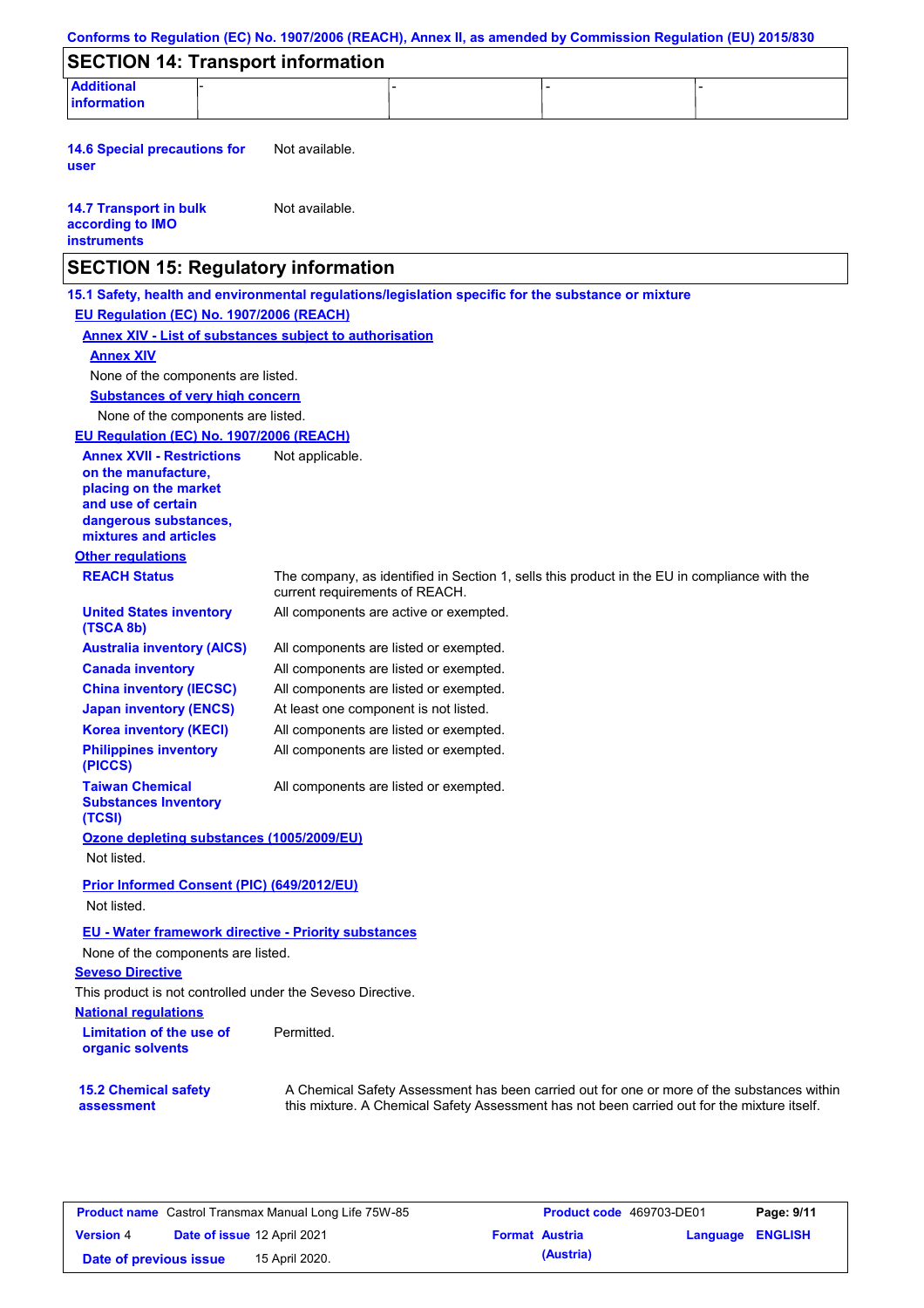# **SECTION 16: Other information**

| <b>Abbreviations and acronyms</b> | ADN = European Provisions concerning the International Carriage of Dangerous Goods by                       |
|-----------------------------------|-------------------------------------------------------------------------------------------------------------|
|                                   | Inland Waterway<br>ADR = The European Agreement concerning the International Carriage of Dangerous Goods by |
|                                   | Road                                                                                                        |
|                                   | ATE = Acute Toxicity Estimate                                                                               |
|                                   | <b>BCF</b> = Bioconcentration Factor                                                                        |
|                                   | CAS = Chemical Abstracts Service                                                                            |
|                                   | CLP = Classification, Labelling and Packaging Regulation [Regulation (EC) No. 1272/2008]                    |
|                                   | CSA = Chemical Safety Assessment                                                                            |
|                                   | CSR = Chemical Safety Report                                                                                |
|                                   | DMEL = Derived Minimal Effect Level                                                                         |
|                                   | DNEL = Derived No Effect Level                                                                              |
|                                   | EINECS = European Inventory of Existing Commercial chemical Substances                                      |
|                                   | ES = Exposure Scenario                                                                                      |
|                                   | EUH statement = CLP-specific Hazard statement                                                               |
|                                   | EWC = European Waste Catalogue                                                                              |
|                                   | GHS = Globally Harmonized System of Classification and Labelling of Chemicals                               |
|                                   | IATA = International Air Transport Association<br>IBC = Intermediate Bulk Container                         |
|                                   | IMDG = International Maritime Dangerous Goods                                                               |
|                                   | LogPow = logarithm of the octanol/water partition coefficient                                               |
|                                   | MARPOL = International Convention for the Prevention of Pollution From Ships, 1973 as                       |
|                                   | modified by the Protocol of 1978. ("Marpol" = marine pollution)                                             |
|                                   | OECD = Organisation for Economic Co-operation and Development                                               |
|                                   | PBT = Persistent, Bioaccumulative and Toxic                                                                 |
|                                   | <b>PNEC = Predicted No Effect Concentration</b>                                                             |
|                                   | REACH = Registration, Evaluation, Authorisation and Restriction of Chemicals Regulation                     |
|                                   | [Regulation (EC) No. 1907/2006]                                                                             |
|                                   | RID = The Regulations concerning the International Carriage of Dangerous Goods by Rail                      |
|                                   | <b>RRN = REACH Registration Number</b>                                                                      |
|                                   | SADT = Self-Accelerating Decomposition Temperature                                                          |
|                                   | SVHC = Substances of Very High Concern                                                                      |
|                                   | STOT-RE = Specific Target Organ Toxicity - Repeated Exposure                                                |
|                                   | STOT-SE = Specific Target Organ Toxicity - Single Exposure                                                  |
|                                   | TWA = Time weighted average                                                                                 |
|                                   | $UN = United Nations$                                                                                       |
|                                   | UVCB = Complex hydrocarbon substance                                                                        |
|                                   | VOC = Volatile Organic Compound                                                                             |
|                                   | vPvB = Very Persistent and Very Bioaccumulative                                                             |
|                                   | Varies = may contain one or more of the following 64741-88-4 / RRN 01-2119488706-23,                        |
|                                   | 64741-89-5 / RRN 01-2119487067-30, 64741-95-3 / RRN 01-2119487081-40, 64741-96-4/ RRN                       |
|                                   | 01-2119483621-38, 64742-01-4 / RRN 01-2119488707-21, 64742-44-5 / RRN                                       |
|                                   | 01-2119985177-24, 64742-45-6, 64742-52-5 / RRN 01-2119467170-45, 64742-53-6 / RRN                           |
|                                   | 01-2119480375-34, 64742-54-7 / RRN 01-2119484627-25, 64742-55-8 / RRN                                       |
|                                   | 01-2119487077-29, 64742-56-9 / RRN 01-2119480132-48, 64742-57-0 / RRN                                       |
|                                   | 01-2119489287-22, 64742-58-1, 64742-62-7 / RRN 01-2119480472-38, 64742-63-8,                                |
|                                   | 64742-65-0 / RRN 01-2119471299-27, 64742-70-7 / RRN 01-2119487080-42, 72623-85-9 /                          |
|                                   | RRN 01-2119555262-43, 72623-86-0 / RRN 01-2119474878-16, 72623-87-1 / RRN                                   |
|                                   | 01-2119474889-13                                                                                            |

**Procedure used to derive the classification according to Regulation (EC) No. 1272/2008 [CLP/GHS]**

| <b>Classification</b>                                                        |                                    | <b>Justification</b> |                                                                             |  |  |
|------------------------------------------------------------------------------|------------------------------------|----------------------|-----------------------------------------------------------------------------|--|--|
| Not classified.                                                              |                                    |                      |                                                                             |  |  |
| <b>Full text of abbreviated H</b><br><b>statements</b>                       | H304<br>H332                       |                      | May be fatal if swallowed and enters airways.<br>Harmful if inhaled.        |  |  |
| <b>Full text of classifications</b><br><b>[CLP/GHS]</b>                      | <b>Acute Tox. 4</b><br>Asp. Tox. 1 |                      | <b>ACUTE TOXICITY - Category 4</b><br><b>ASPIRATION HAZARD - Category 1</b> |  |  |
| <b>History</b>                                                               |                                    |                      |                                                                             |  |  |
| Date of issue/ Date of<br>revision                                           | 12/04/2021                         |                      |                                                                             |  |  |
| Date of previous issue                                                       | 15/04/2020.                        |                      |                                                                             |  |  |
| <b>Prepared by</b>                                                           | <b>Product Stewardship</b>         |                      |                                                                             |  |  |
| $\sim$ Indicatos information that has changed from proviously issued version |                                    |                      |                                                                             |  |  |

**Indicates information that has changed from previously issued version.**

### **Notice to reader**

|                        |                             | <b>Product name</b> Castrol Transmax Manual Long Life 75W-85 | <b>Product code</b> 469703-DE01 |                         | Page: 10/11 |
|------------------------|-----------------------------|--------------------------------------------------------------|---------------------------------|-------------------------|-------------|
| <b>Version 4</b>       | Date of issue 12 April 2021 |                                                              | <b>Format Austria</b>           | <b>Language ENGLISH</b> |             |
| Date of previous issue |                             | 15 April 2020.                                               | (Austria)                       |                         |             |